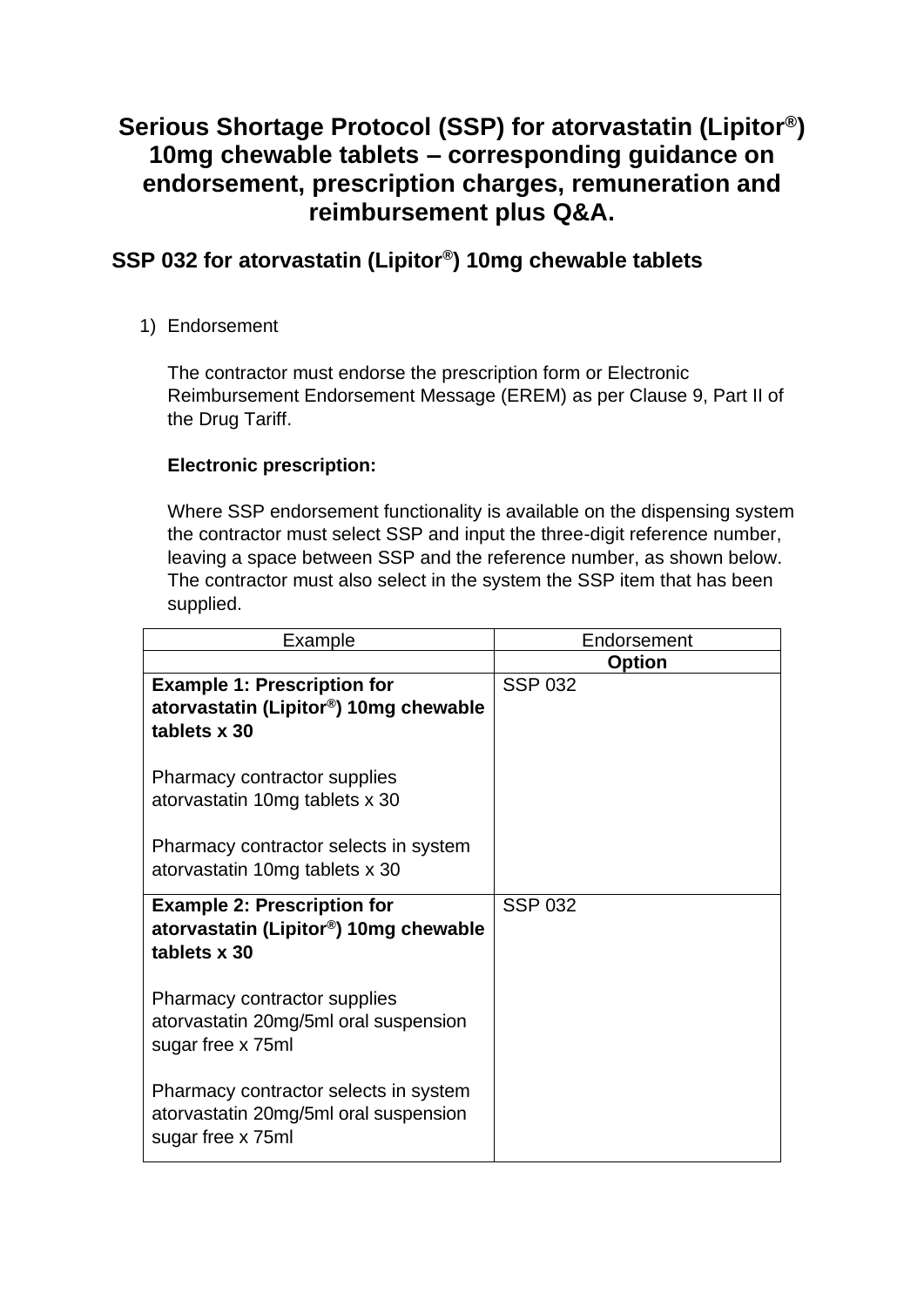### **Non-electronic prescription form:**

| Example                                                                                           | Endorsement                                                    |
|---------------------------------------------------------------------------------------------------|----------------------------------------------------------------|
|                                                                                                   | <b>Option</b>                                                  |
| <b>Example 1: Prescription for</b>                                                                | <b>SSP 032</b>                                                 |
| atorvastatin (Lipitor®) 10mg chewable<br>tablets x 30                                             | Pharmacy contractor endorses<br>atorvastatin 10mg tablets x 30 |
| <b>Pharmacy contractor supplies</b>                                                               |                                                                |
| atorvastatin 10mg tablets x 30                                                                    |                                                                |
| <b>Example 2: Prescription for</b>                                                                | <b>SSP 032</b>                                                 |
| atorvastatin (Lipitor <sup>®</sup> ) 10mg chewable                                                |                                                                |
| tablets x 30                                                                                      | Pharmacy contractor endorses<br>atorvastatin 20mg/5ml oral     |
| <b>Pharmacy contractor supplies</b><br>atorvastatin 20mg/5ml oral suspension<br>sugar free x 75ml | suspension sugar free x 75ml                                   |

2) Prescription charges

Pharmacy contractors must take one prescription levy. Only one prescription charge will be applicable for patients who are not exempt from prescription charges.

3) Remuneration

Supply in accordance with this SSP 032 will result in the following fees being paid to the contactor:

- One Single Activity Fee (£1.27)
- One SSP fee (£5.35)
- 4) Reimbursement

The supplied product in accordance with this SSP 032 will be reimbursed as if it was dispensed against a prescription. In this instance, contractors will be reimbursed the Part VIIIA reimbursement price for the quantity supplied and endorsed for the specified products listed below:

- Atorvastatin 10mg tablets
- Atorvastatin 20mg/5ml oral suspension sugar free

The reimbursement price will account for VAT payment.

## **Q&A**

## **Will the SSP apply to cross-border prescriptions?**